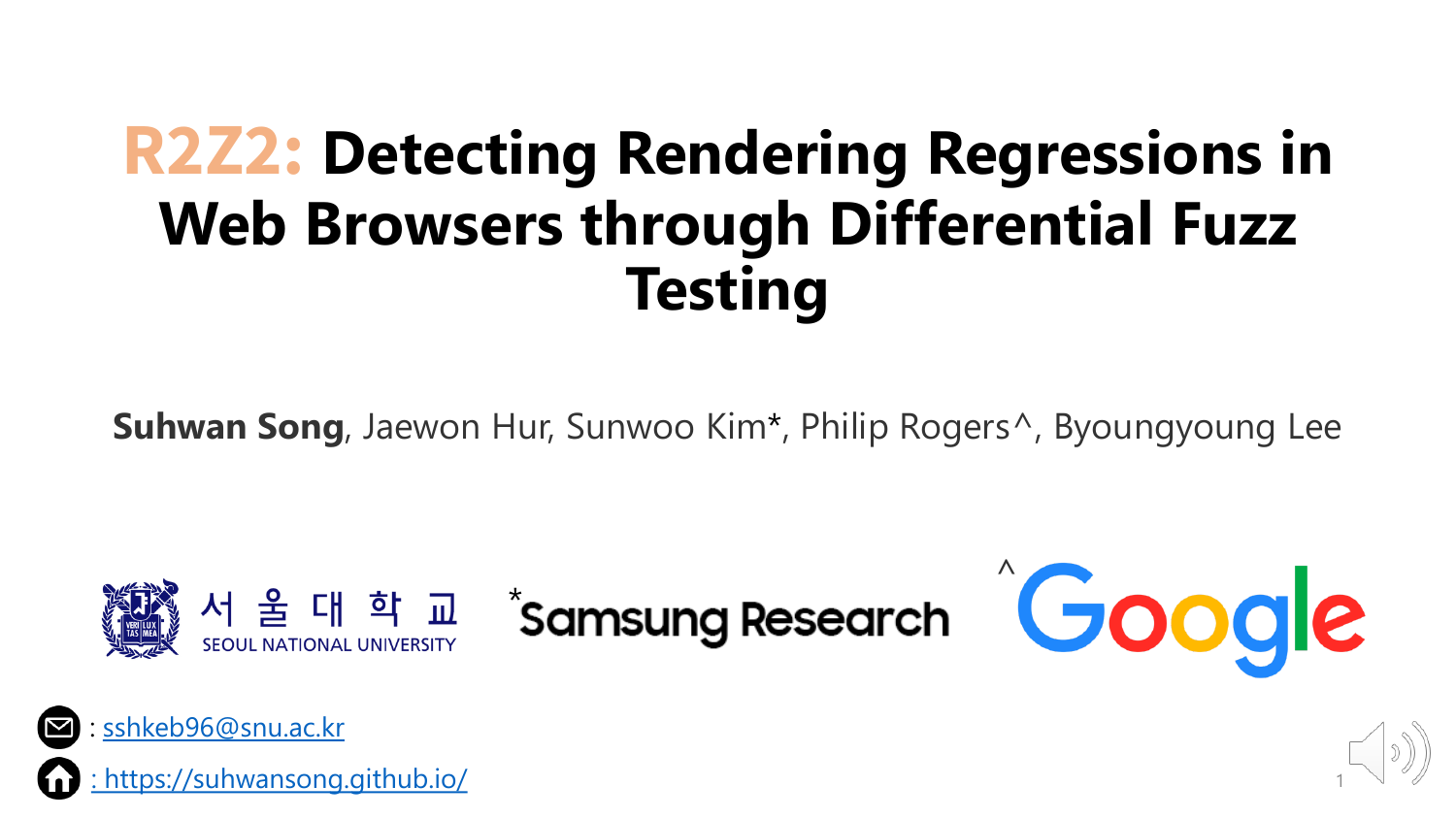# **Rendering bug**

• A rendering bug is a bug when browser fails to correctly render an HTML.





**Correct** (Chrome 79.0.3944)



**Incorrect** (Chrome 79.0.3945)

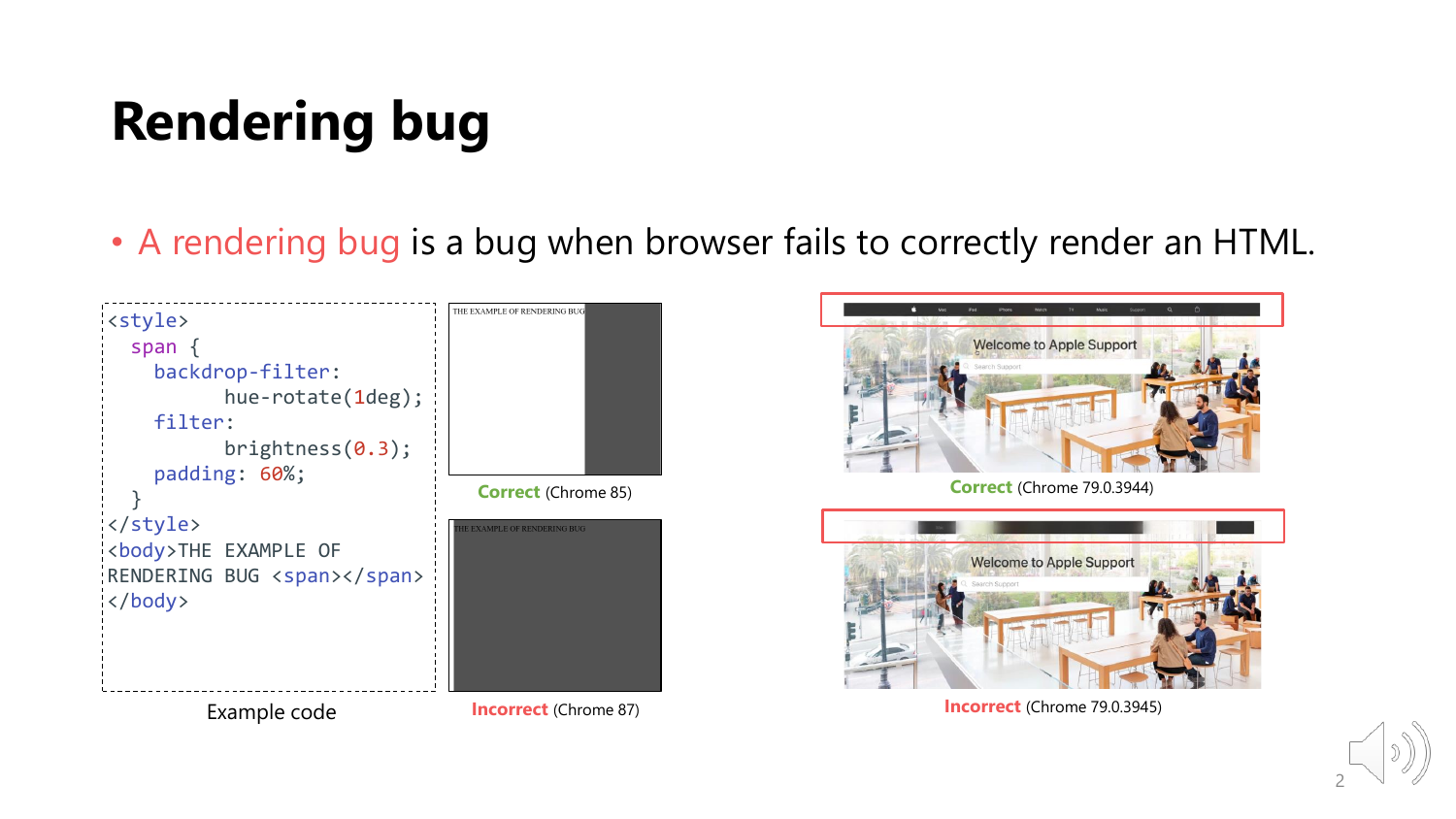# **Identifying rendering bugs is challenging**



**Why? Can detect valid & invalid memory region**

**Rendering bug is semantic bug!**





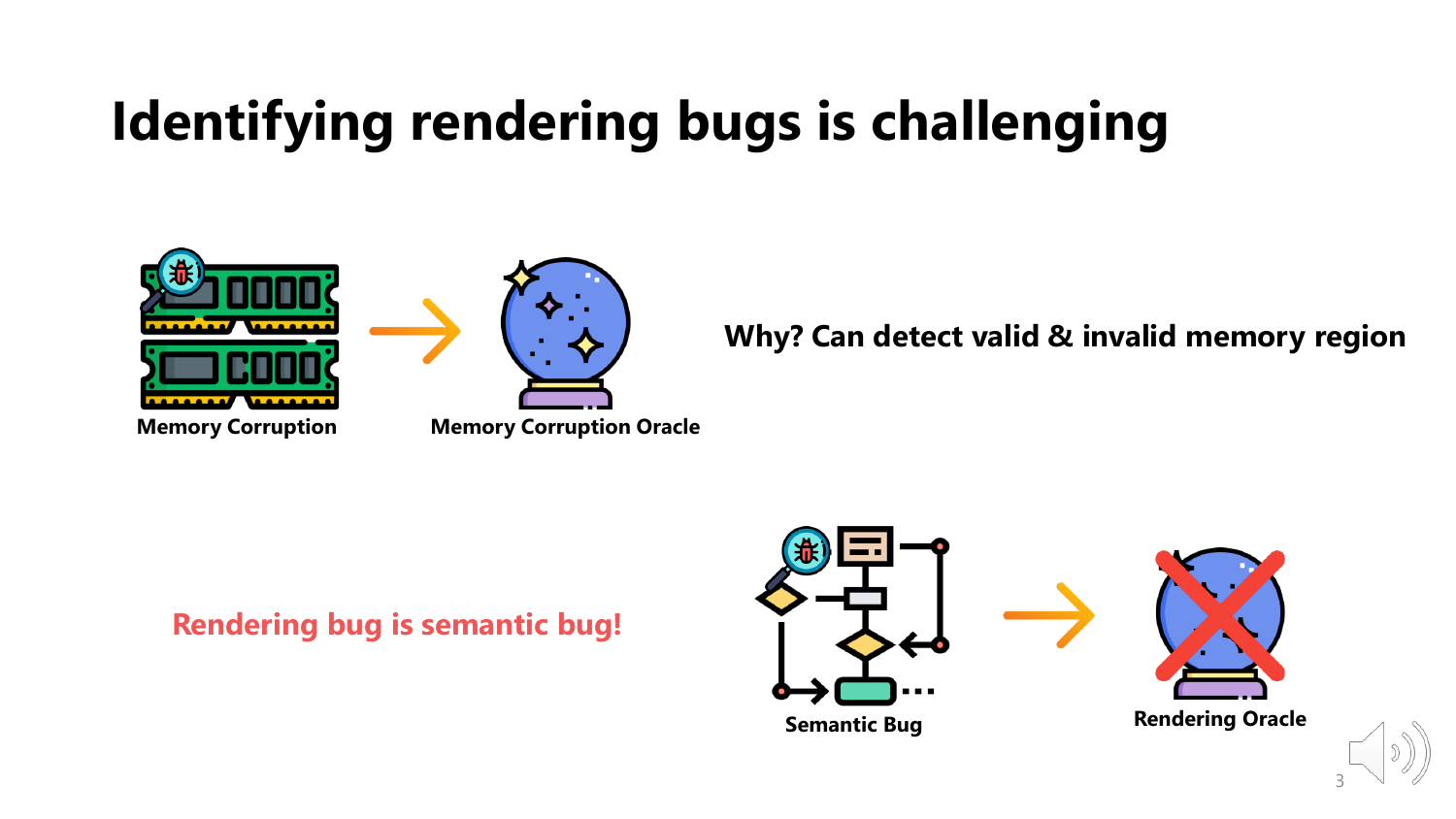# **Naïve approach**



**Rendering bug if two browsers produce different results!**

**EAS TO USE** 4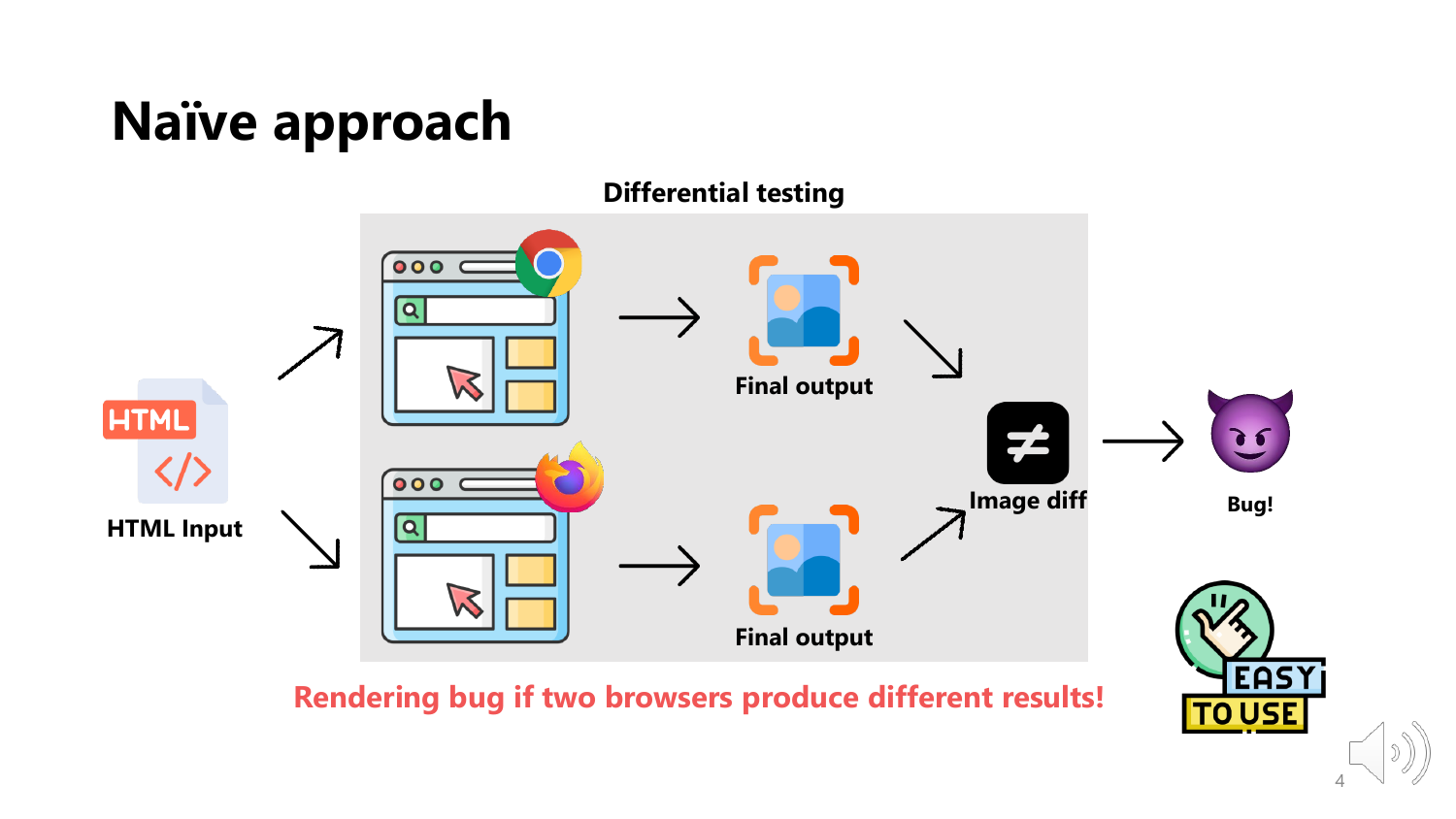# **"Image results" are meant to be different**

*Cross-browser testing* alone can generate many false positives due to **benign browser incompatibilities**

1. Different features 2. Different benign design

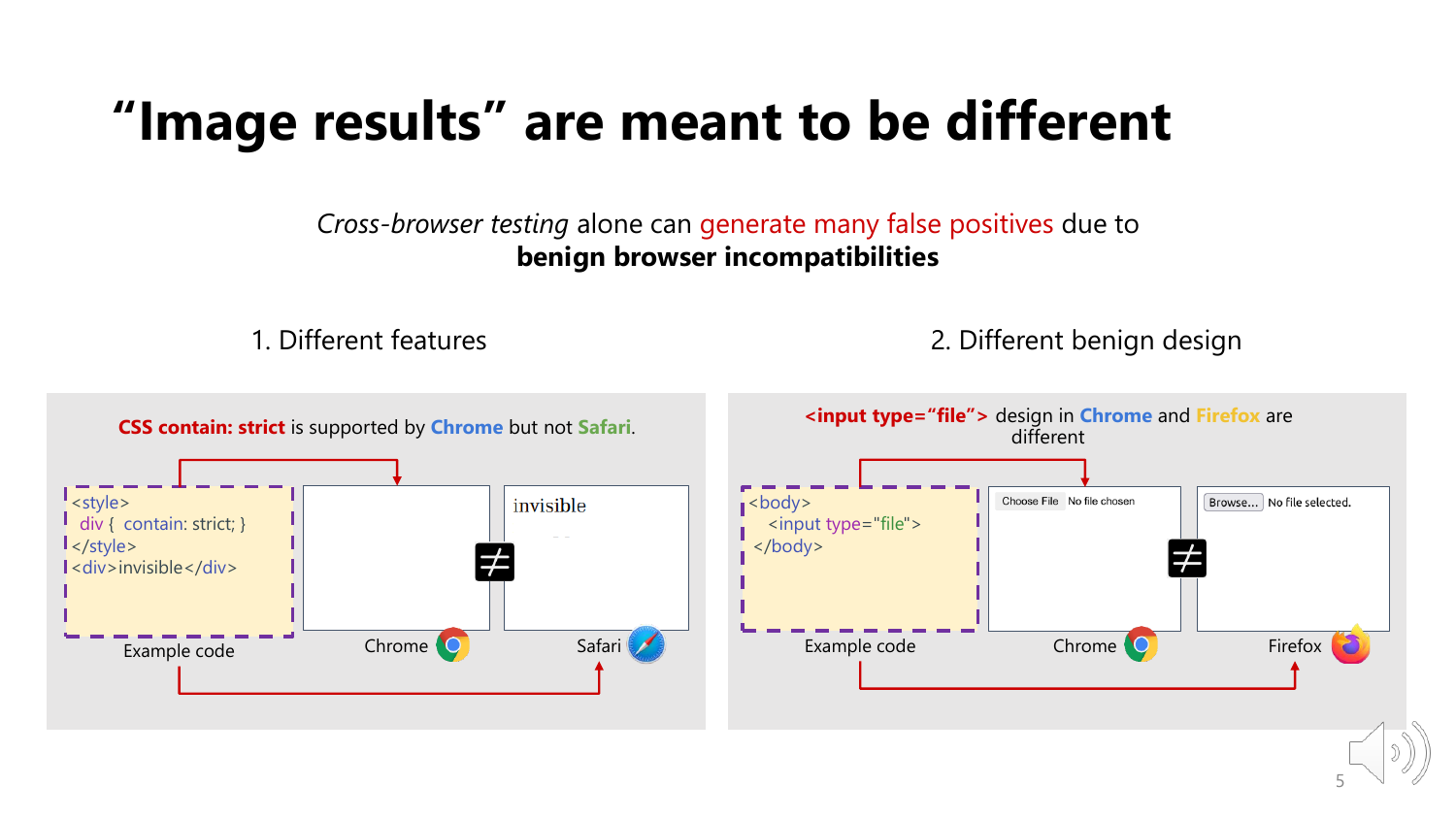# **R2Z2 overview**

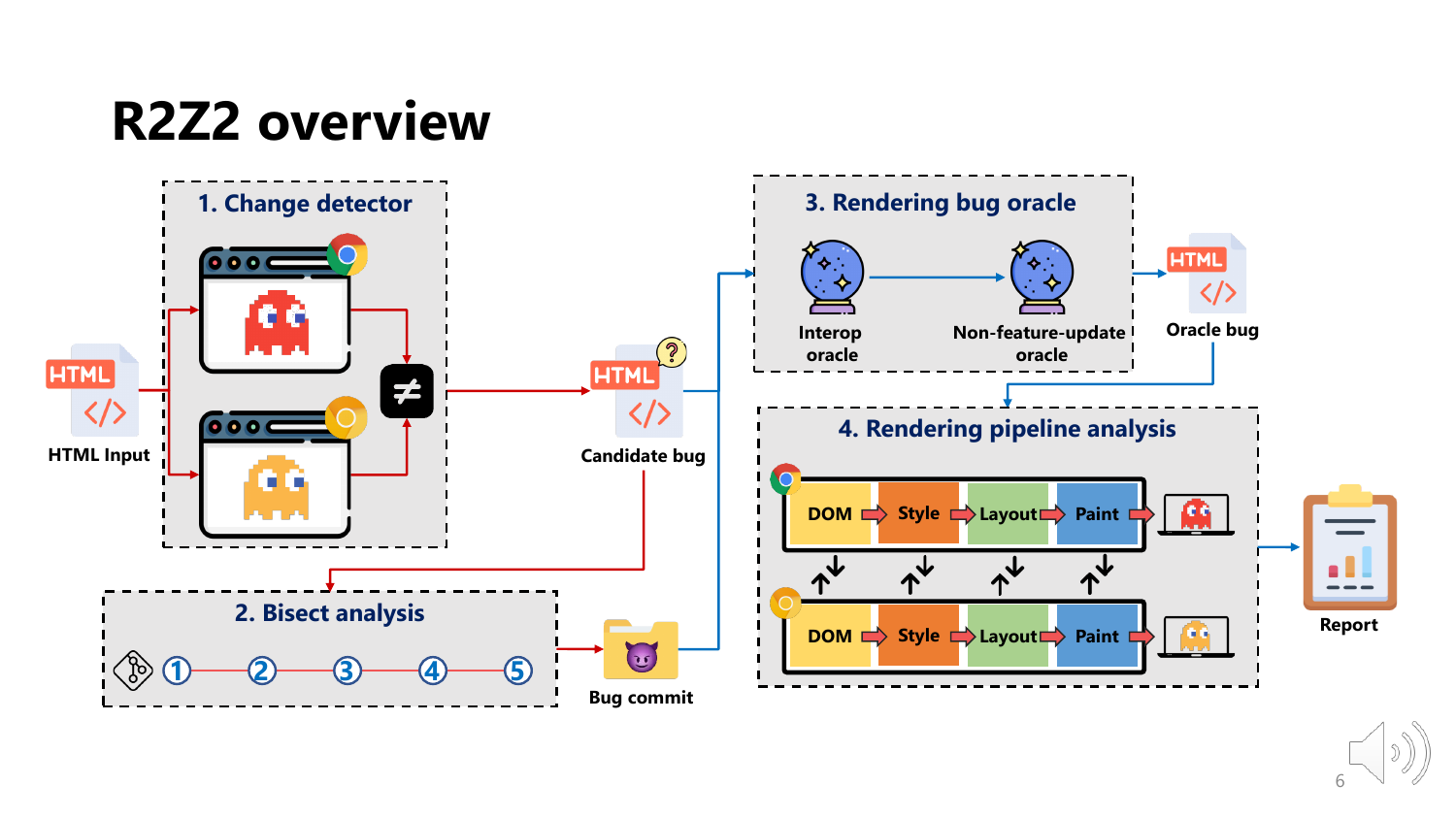# **Change detector**

**Cross-version differential testing** to detect rendering changes **between two browser versions**



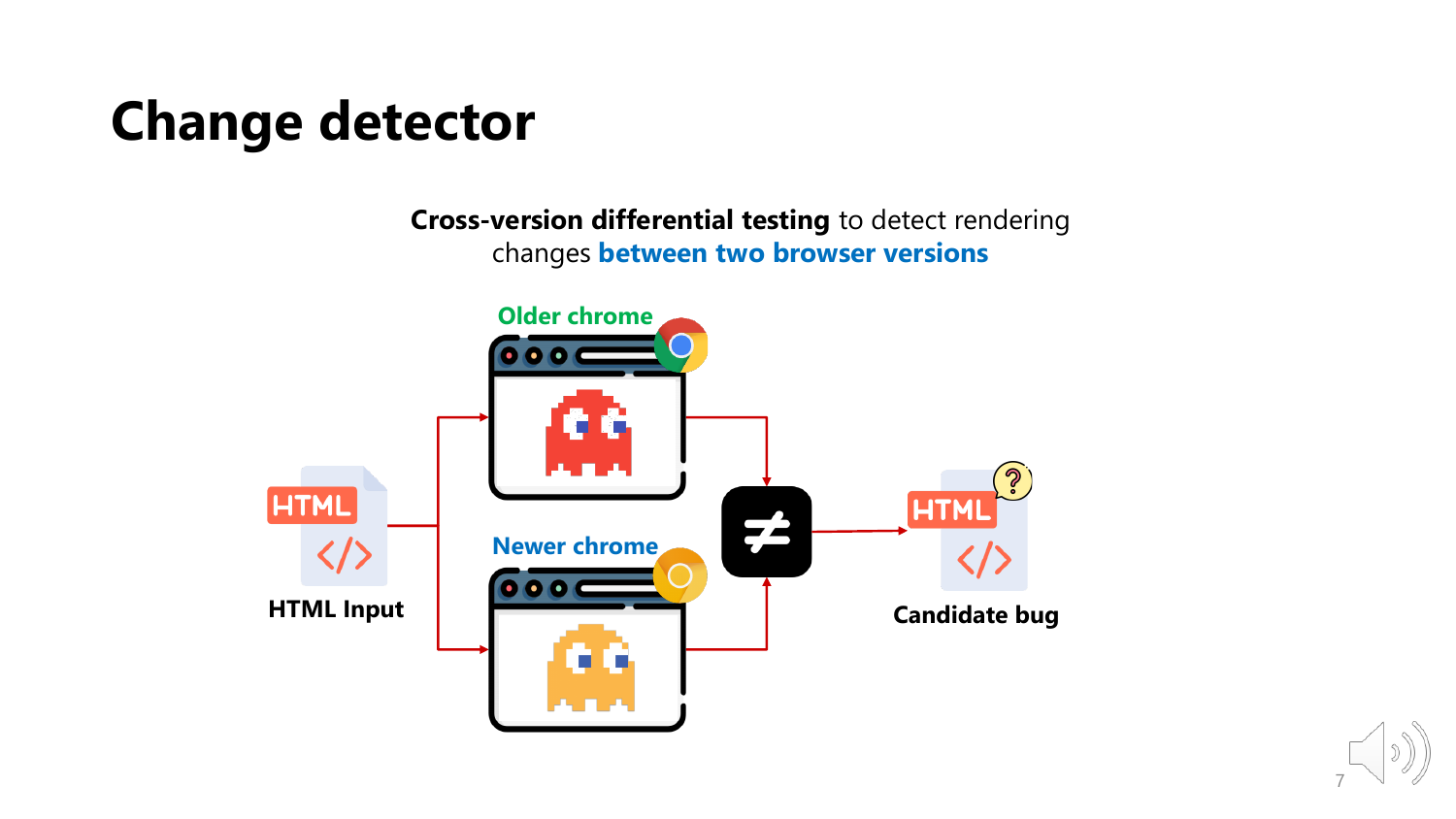# **Bisect analysis**

Binary search to find the bug commit, which first introduces the rendering change.

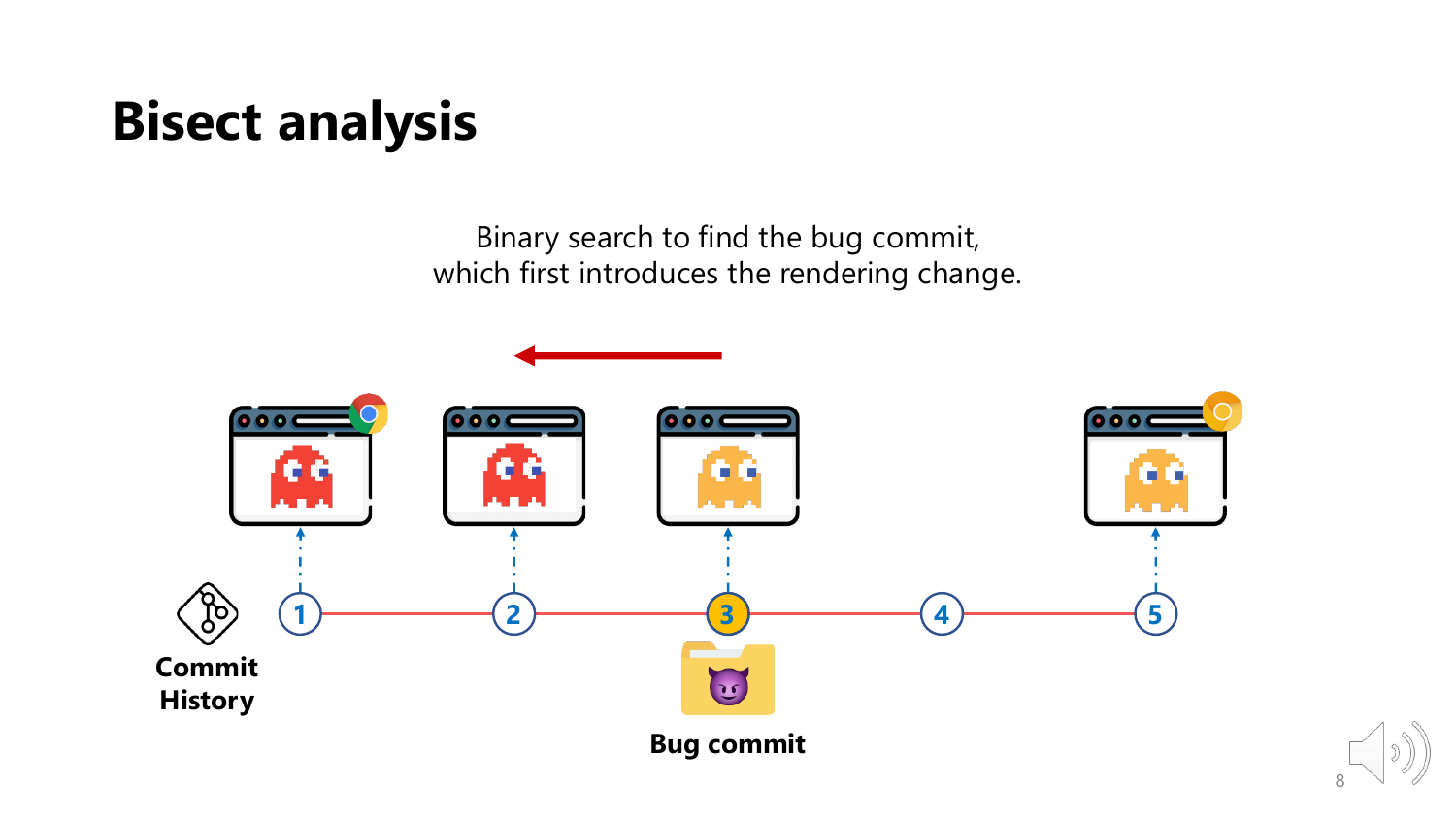# **Rendering bug oracle**

### Filter out false positives by using the candidate bug and its bisected browser version.

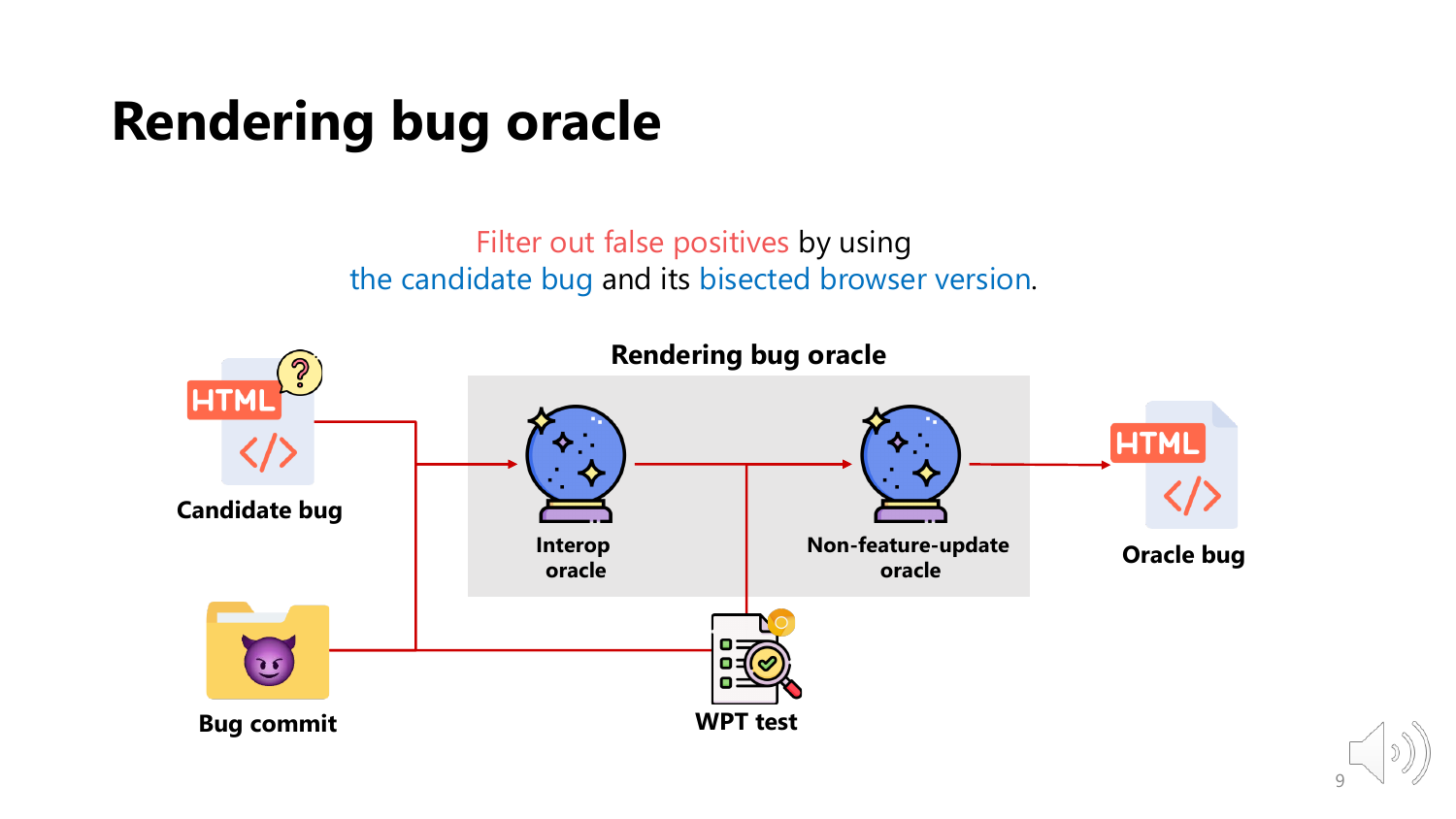# **Our assumption**

- If **two independently-implemented** browsers generate the same rendered results
	- ⇒ **both produce the correct rendering**



### **independently implemented**

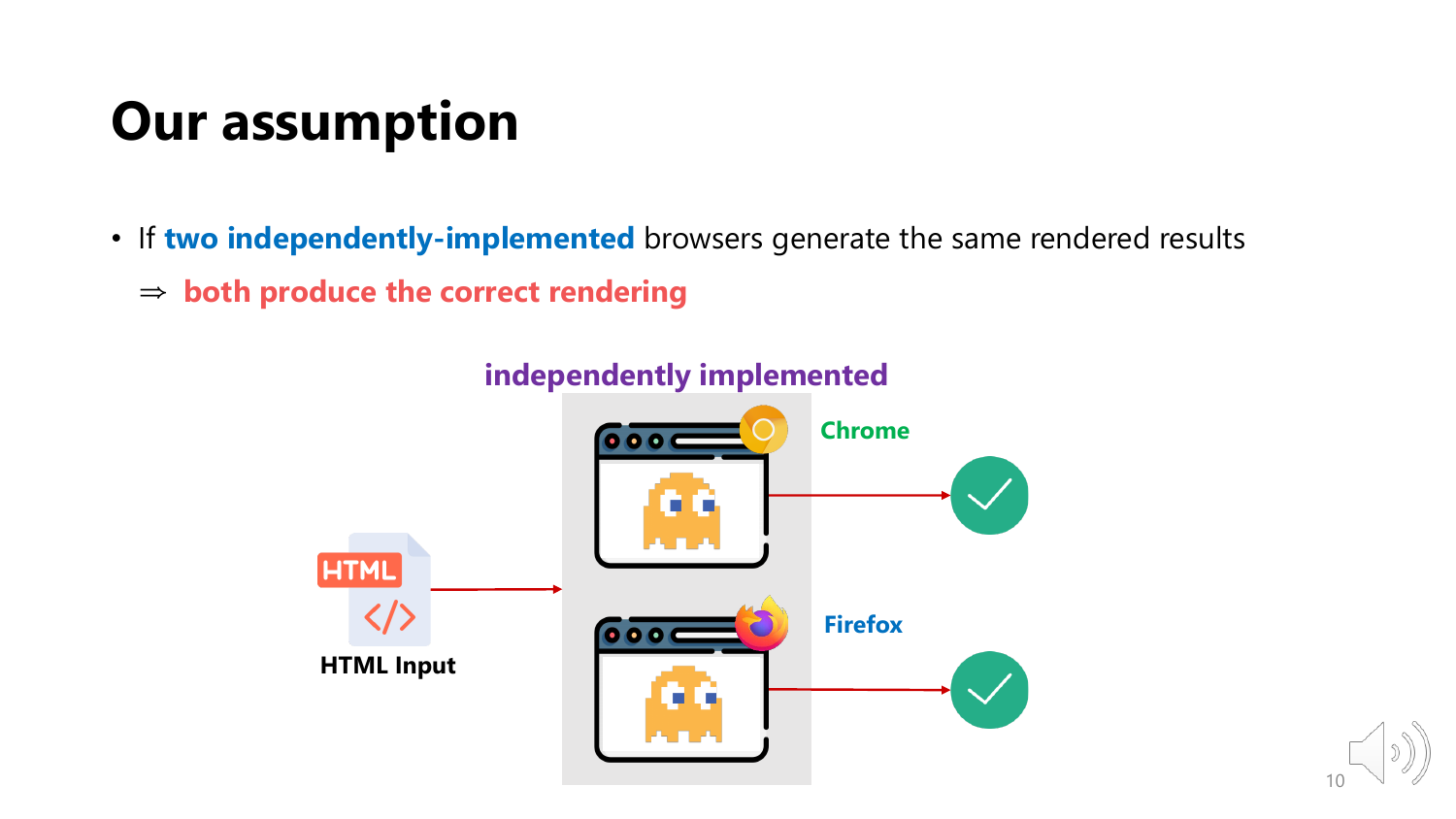# **Interop oracle Case 1: All of three are different.**

#### **Assumption:**

If two independently-implemented browsers generate the same rendered result

 $\Rightarrow$  both produce the correct rendering

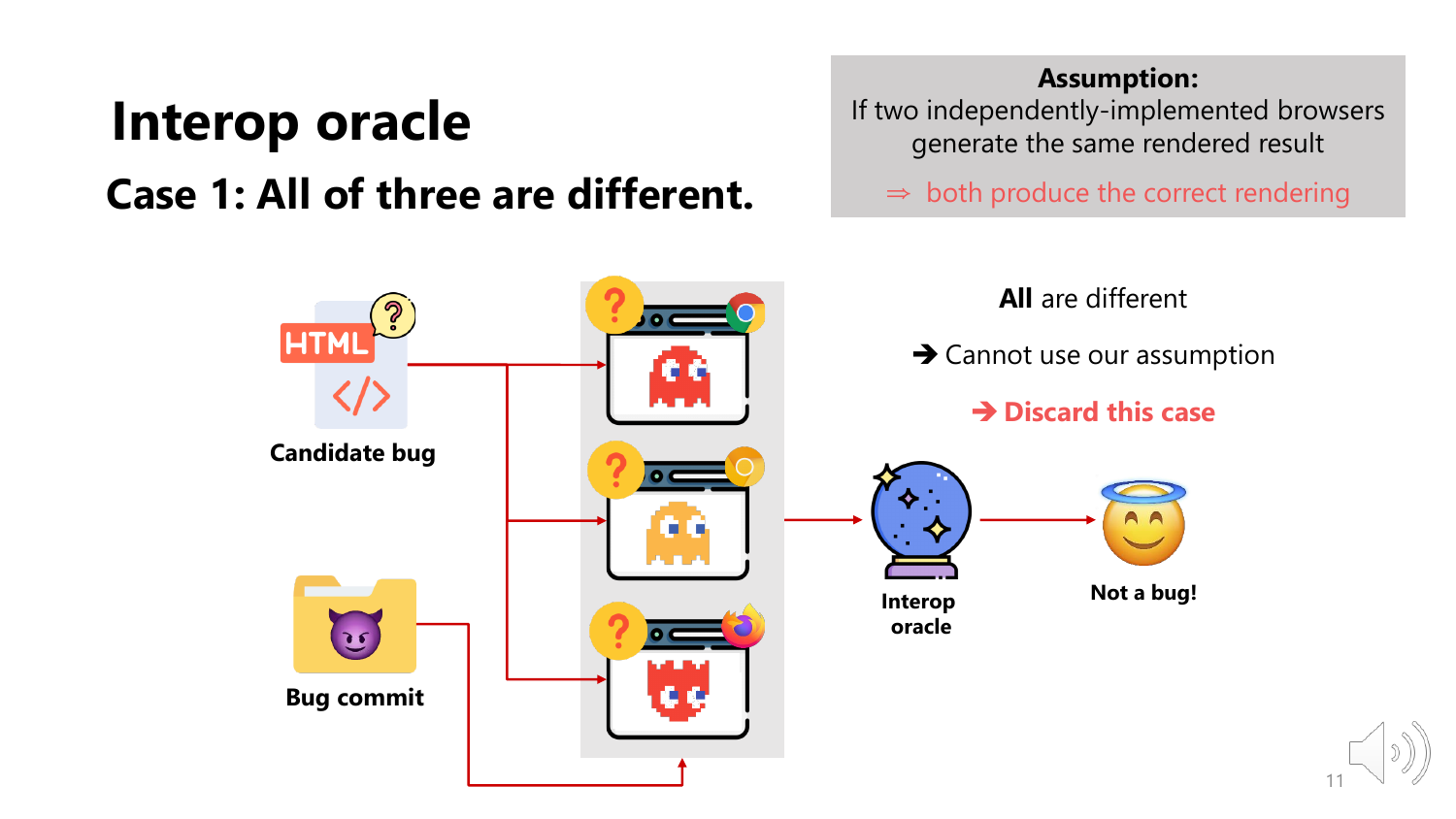# **Interop oracle Case 2: Only only** is **different.**

#### **Assumption:**

If two independently-implemented browsers generate the same rendered result

 $\Rightarrow$  both produce the correct rendering

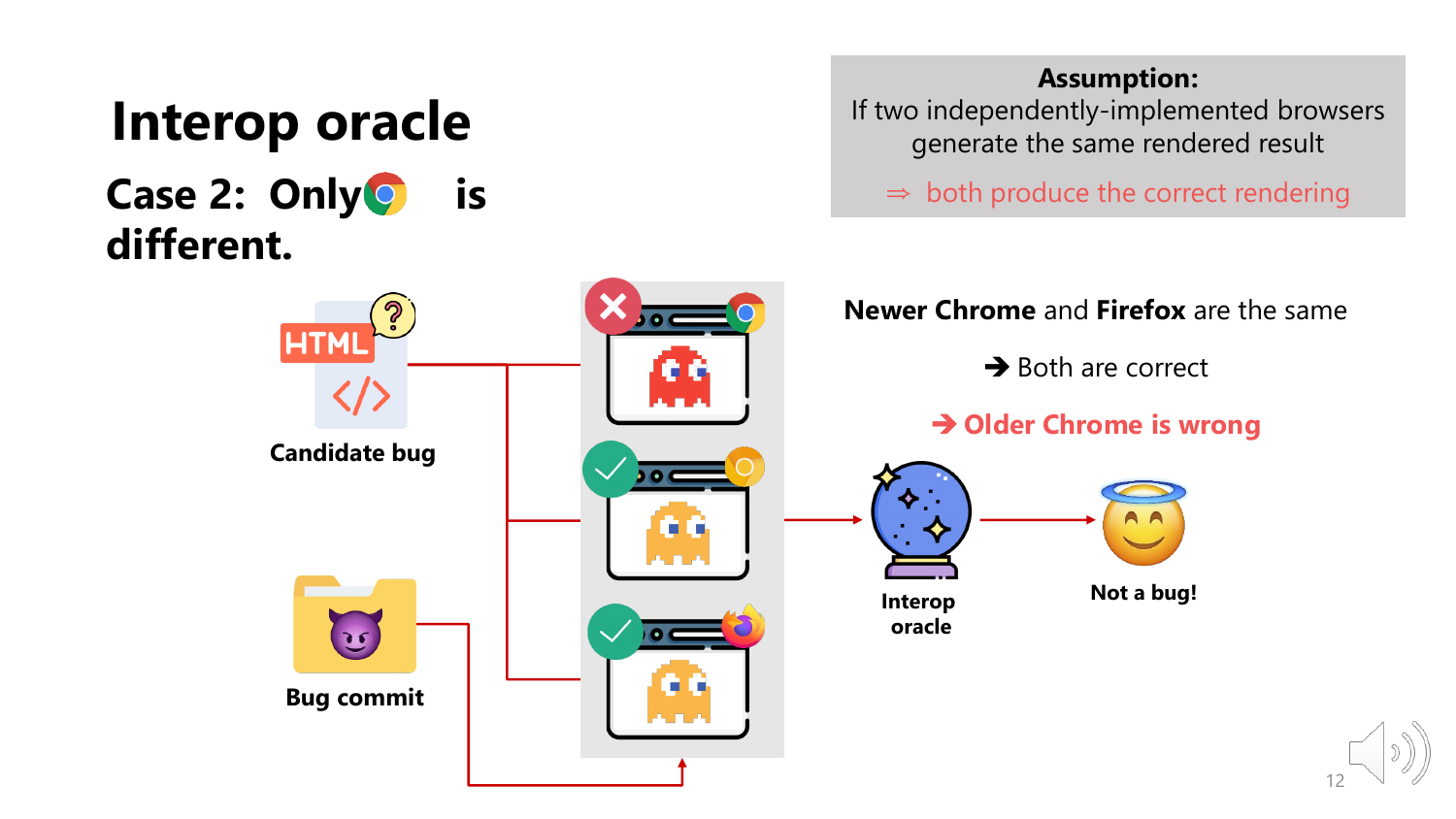# **Interop oracle Case 3: Only only is different.**

#### **Assumption:**

If two independently-implemented browsers generate the same rendered result

 $\Rightarrow$  both produce the correct rendering



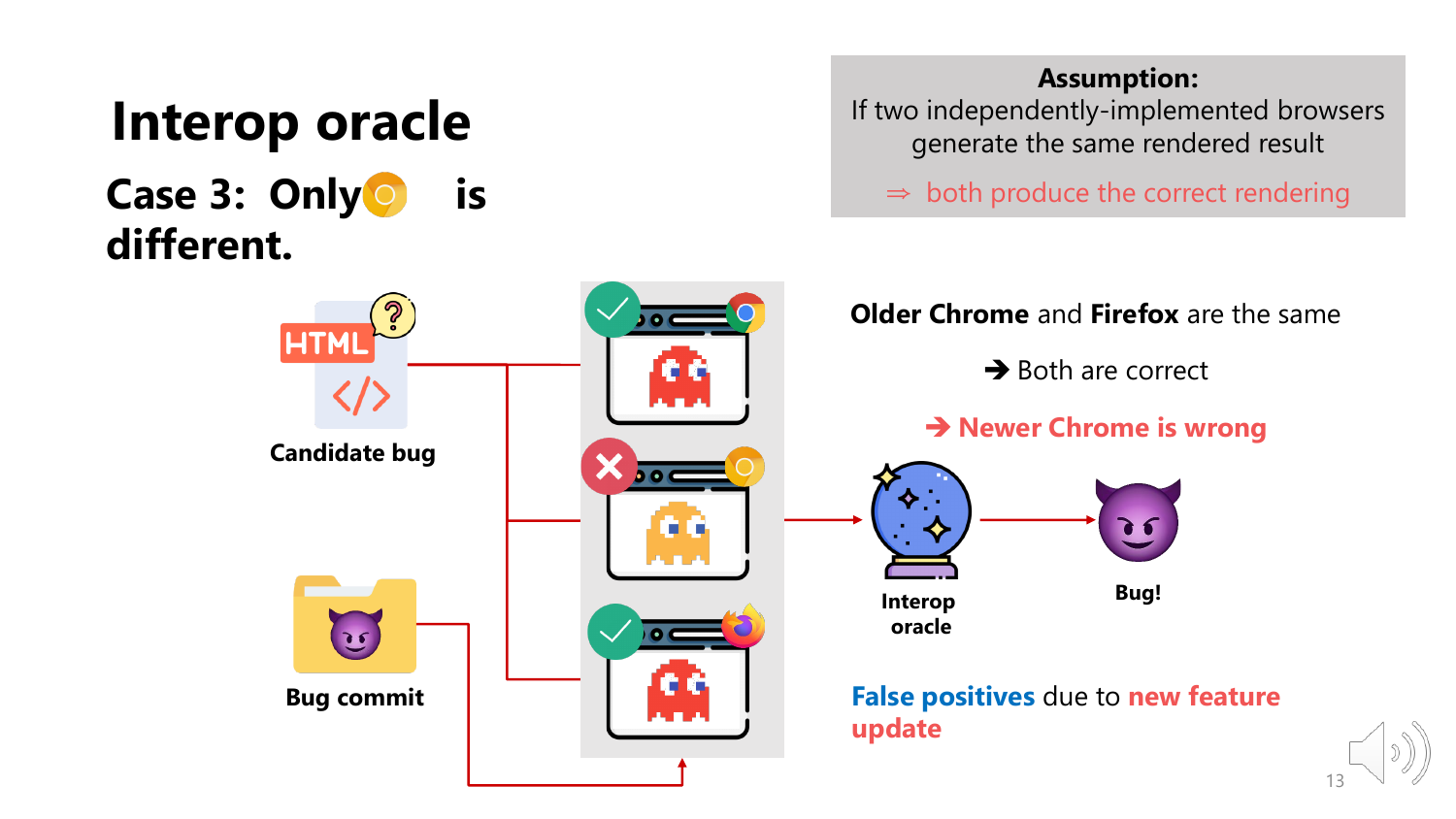### **Non-feature-update oracle**

- Remove false positives by **using web-platform-test (WPT) tests**.
	- **WPT test** is a test file that web browser developers may add for code commit to **validate the new feature**.
- Use WPT tests to check whether
	- **bad commit introduces** a **new rendering feature** that is **not supported by reference browser**.

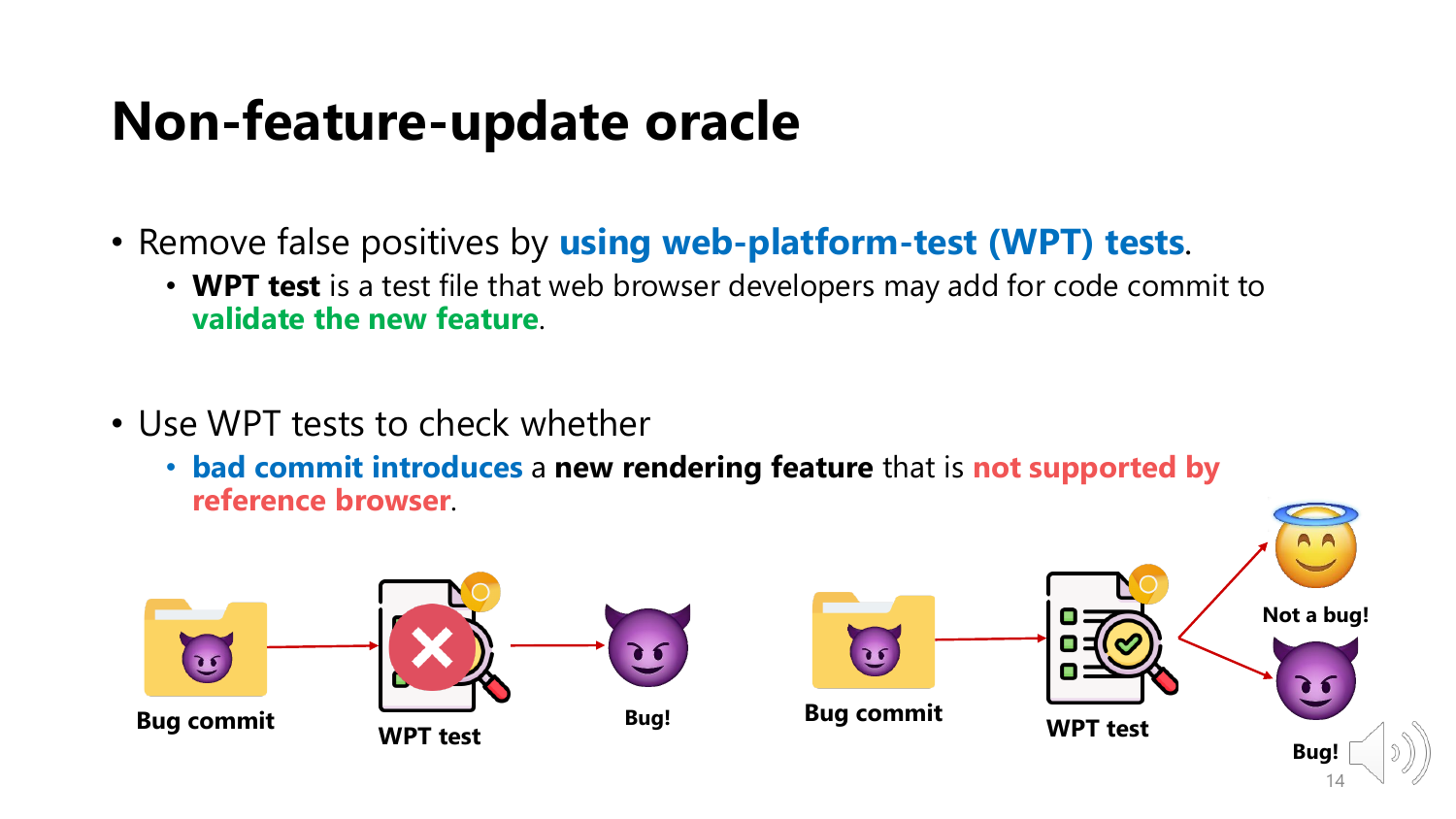### **Non-feature-update oracle**



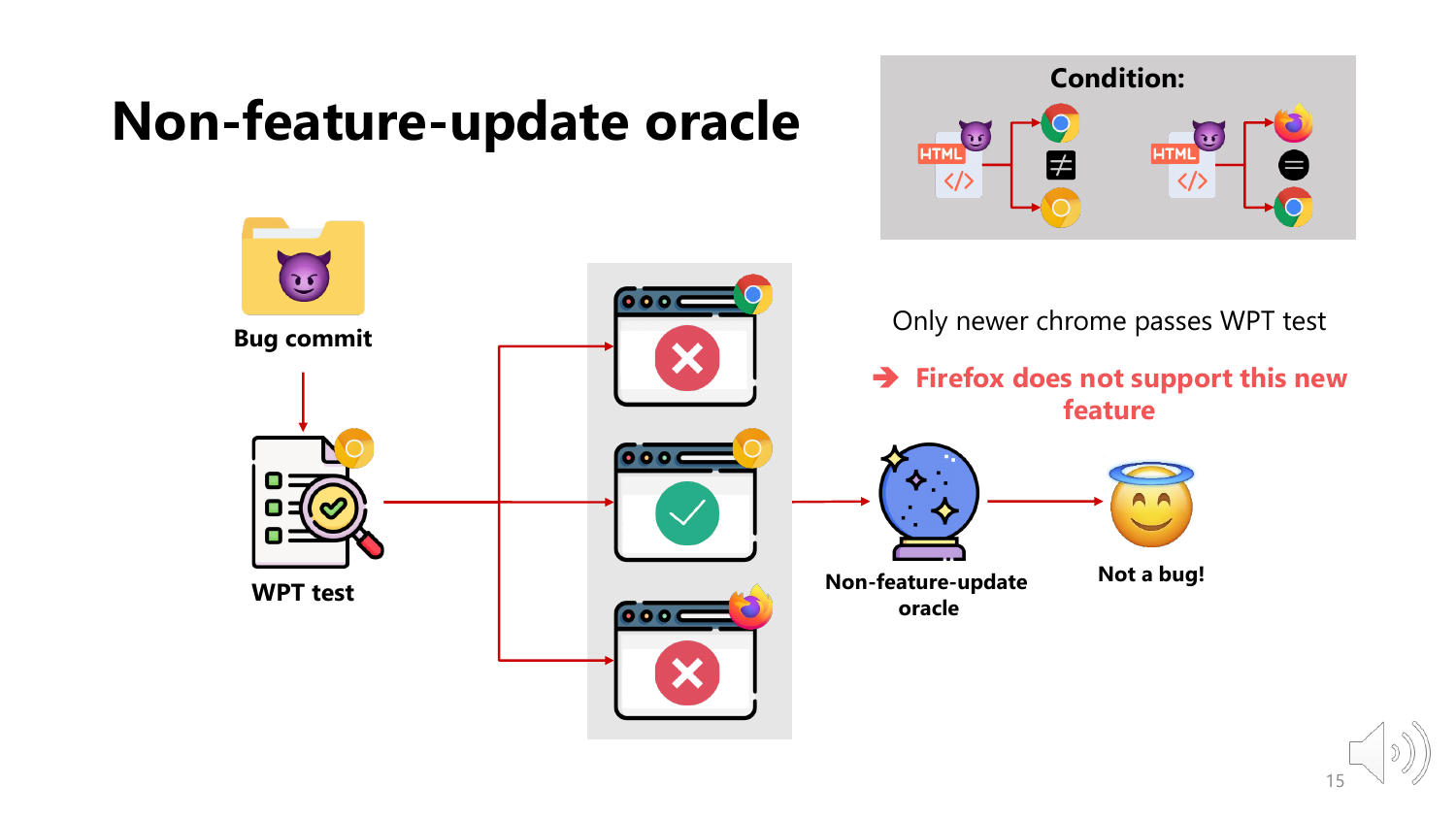### **Non-feature-update oracle**



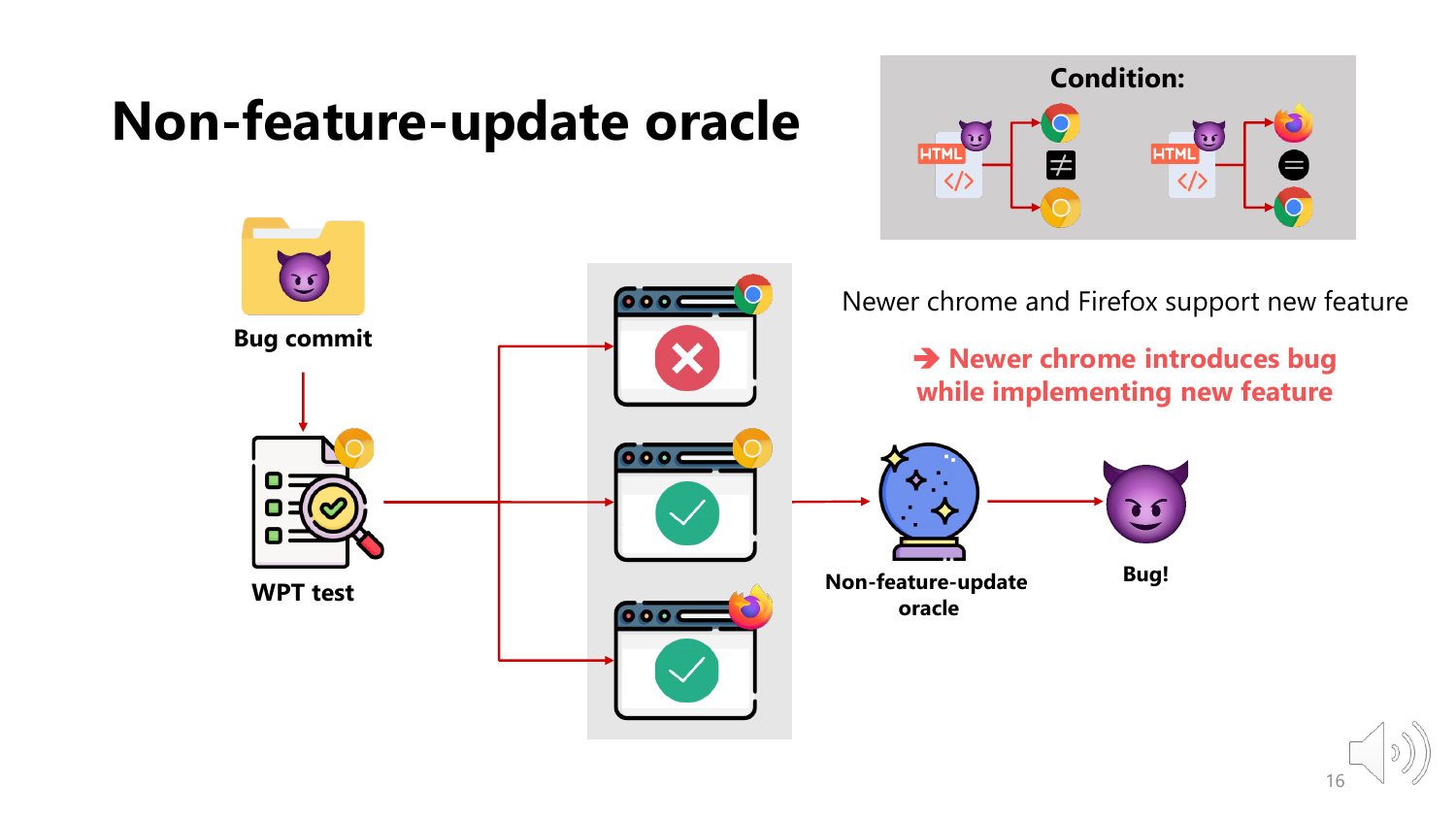# **Workflow of rendering bug oracle**

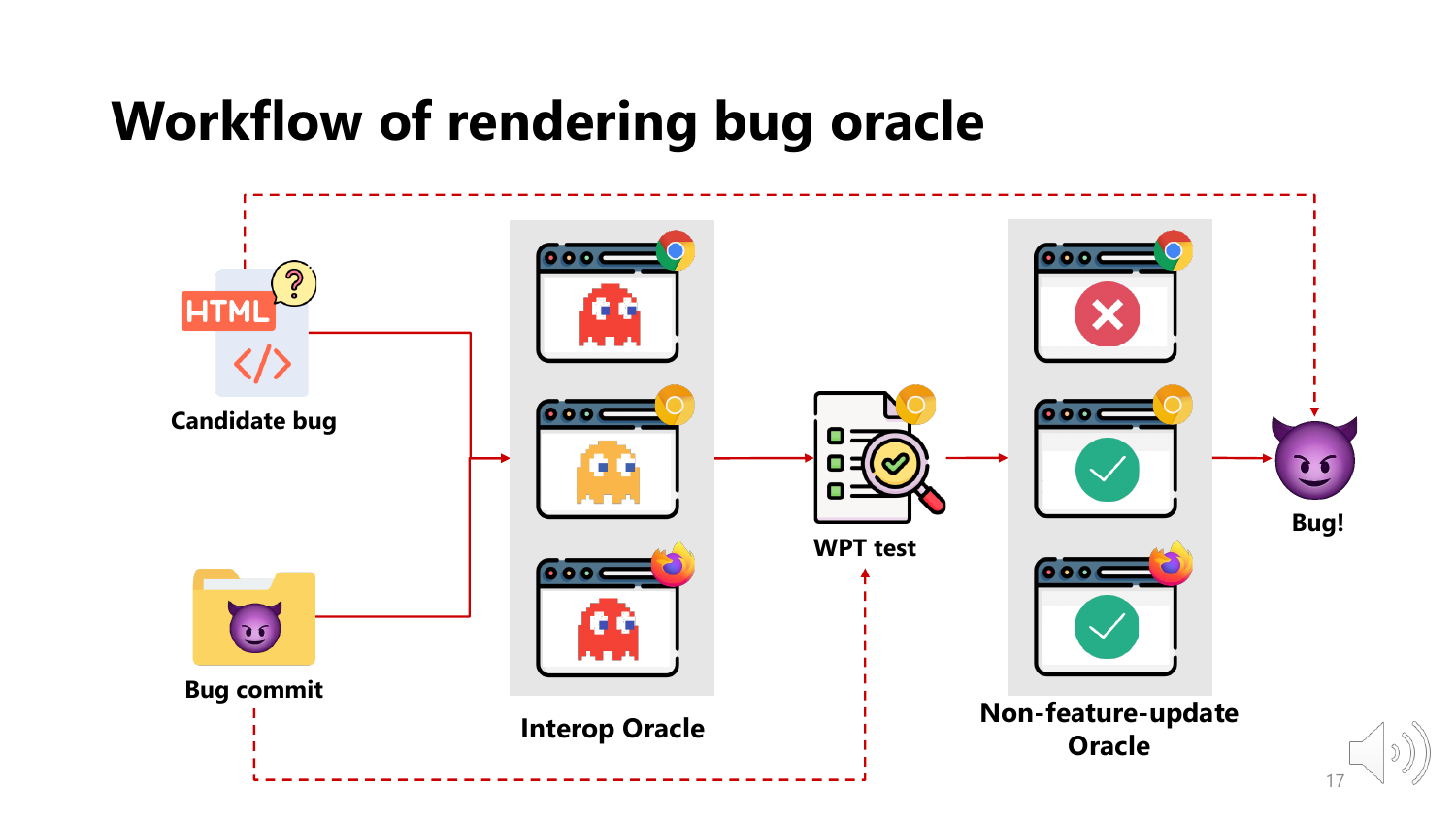# **Rendering pipeline analysis**

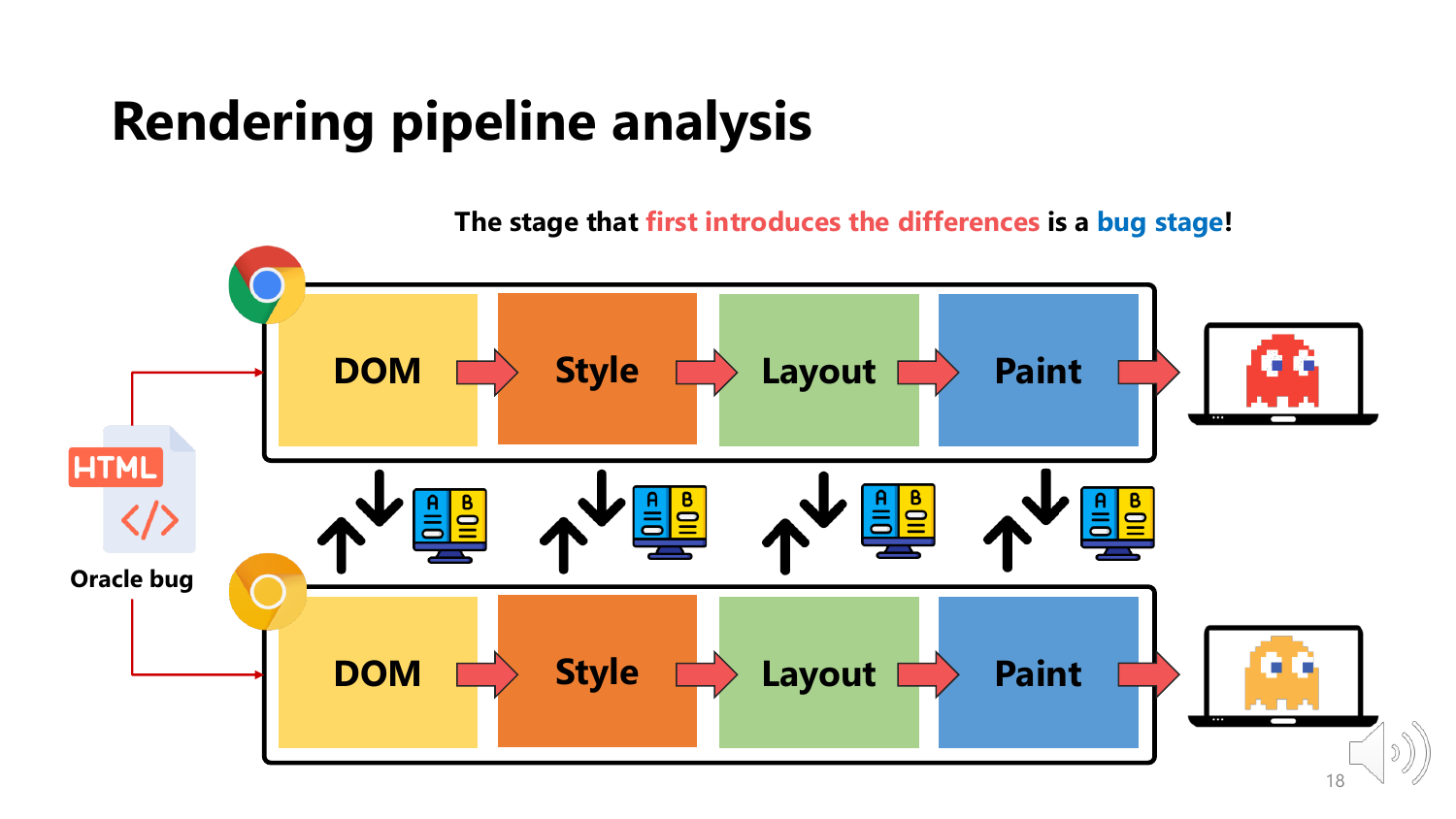# **New rendering bugs**

We found **11** new rendering bugs and **six** of them were fixed.

| <b>Issue</b><br>ID | Culprit<br>Commit       | <b>Culprit</b><br><b>Stage</b> | Correct                | <b>Incorrect</b>                                                                                                                                                                                                | <b>Confirmed</b> Fixed |              | <b>Issue</b><br>ID | Culprit<br>Commit       | Culprit<br><b>Stage</b> | Correct | <b>Incorrect</b> | Confirmed | Fixed        |
|--------------------|-------------------------|--------------------------------|------------------------|-----------------------------------------------------------------------------------------------------------------------------------------------------------------------------------------------------------------|------------------------|--------------|--------------------|-------------------------|-------------------------|---------|------------------|-----------|--------------|
| #1121082           | 775116 $({\checkmark})$ | Paint $(\checkmark)$           | $QY&1\leftarrow F[T:i$ | QY&]t <f[t:i< td=""><td>✓</td><td><math>\checkmark</math></td><td>#1240854</td><td>885961<math>({\checkmark})</math></td><td>Paint <math>(\checkmark)</math></td><td></td><td></td><td>√</td><td></td></f[t:i<> | ✓                      | $\checkmark$ | #1240854           | 885961 $({\checkmark})$ | Paint $(\checkmark)$    |         |                  | √         |              |
| #1164652           | 779663 $({\checkmark})$ | Layout $(\checkmark)$          | /7b RZ Blha0           | /7b`RZ "kSJha                                                                                                                                                                                                   | $\checkmark$           |              | #1240856           | 890916 ( $\checkmark$ ) | Layout $(\checkmark)$   | $\Box$  |                  | ✓         | $\checkmark$ |
| #1226558           | $780992 (\checkmark)$   | Layout $(\checkmark)$          | $\star$                | Subi                                                                                                                                                                                                            | $\checkmark$           | $\checkmark$ | #1241345           | 889344 $($              | Undecided               | $\Box$  | $\Box$           |           |              |
| #1231397           | 770064 $({\checkmark})$ | Paint $(\checkmark)$           |                        |                                                                                                                                                                                                                 | $\checkmark$           |              | #1241356           | 888805 ( $\checkmark$ ) | Layout $(\checkmark)$   |         |                  | ✓         | $\checkmark$ |
| #1237352           | 885372 $({\checkmark})$ | Paint $(\checkmark)$           |                        |                                                                                                                                                                                                                 | $\checkmark$           | $\checkmark$ | #1241436           | 885635 $({\checkmark})$ | Paint $(\checkmark)$    |         |                  | √         | ✓            |
|                    |                         |                                |                        |                                                                                                                                                                                                                 |                        |              | #1242851           | $887727 (\checkmark)$   | Layout $(\checkmark)$   |         |                  | ✓         |              |
|                    |                         |                                |                        |                                                                                                                                                                                                                 |                        |              |                    |                         |                         |         |                  |           | 19           |